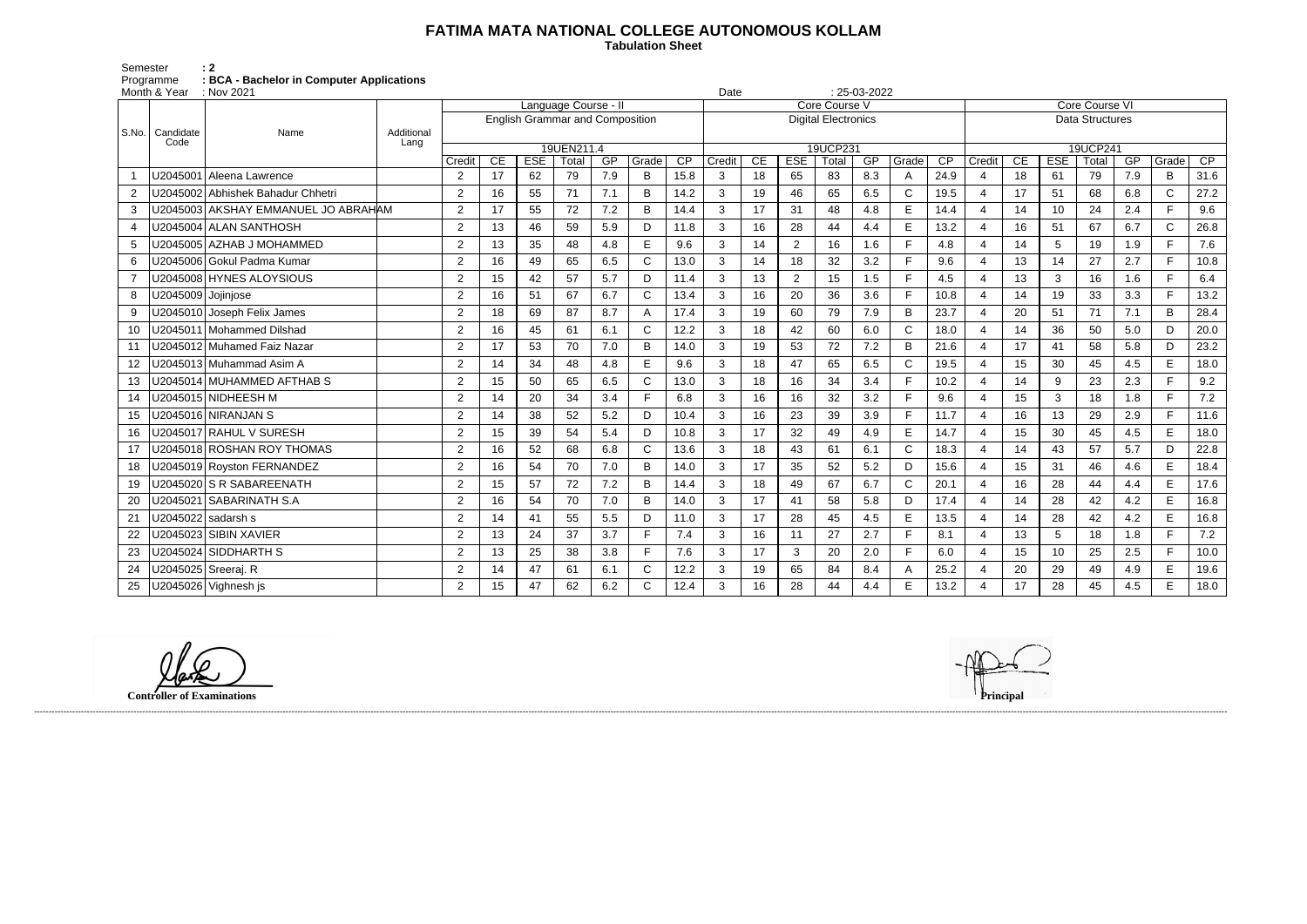|                |                    |                                     |                    | Core Course VII         |                                                                |                  |             |           |            |            | <b>Core Course VIII</b> |          |                  |             |           |               |            |                                | <b>Core Course IX</b> |                  |             |           |               |            |  |  |
|----------------|--------------------|-------------------------------------|--------------------|-------------------------|----------------------------------------------------------------|------------------|-------------|-----------|------------|------------|-------------------------|----------|------------------|-------------|-----------|---------------|------------|--------------------------------|-----------------------|------------------|-------------|-----------|---------------|------------|--|--|
| $ $ S.No. $ $  |                    |                                     |                    |                         | Software Lab 3-C++ Programming<br>$\overline{C++}$ Programming |                  |             |           |            |            |                         |          |                  |             |           |               |            | Software Lab 4-Data Structures |                       |                  |             |           |               |            |  |  |
|                | Candidate<br>Code  | Name                                | Additional<br>Lang |                         |                                                                |                  |             |           |            |            |                         |          |                  |             |           |               |            |                                |                       |                  |             |           |               |            |  |  |
|                |                    |                                     |                    | 19UCP242                |                                                                |                  |             |           |            |            |                         | 19UCP243 |                  |             |           |               |            |                                |                       | 19UCP244         |             |           |               |            |  |  |
|                |                    | U2045001 Aleena Lawrence            |                    | Credit<br>4             | CE<br>17                                                       | <b>ESE</b><br>58 | Total<br>75 | GP<br>7.5 | Grade<br>B | CP<br>30.0 | Credit<br>2             | CE<br>19 | <b>ESE</b><br>75 | Total<br>94 | GP<br>9.4 | Grade<br>$A+$ | CP<br>18.8 | Credit<br>$\overline{2}$       | CE<br>20              | <b>ESE</b><br>76 | Total<br>96 | GP<br>9.6 | Grade<br>$A+$ | CP<br>19.2 |  |  |
|                |                    |                                     |                    |                         |                                                                |                  |             |           |            |            |                         |          |                  |             |           |               |            |                                |                       |                  |             |           |               |            |  |  |
|                |                    | U2045002 Abhishek Bahadur Chhetri   |                    | 4                       | 17                                                             | 59               | 76          | 7.6       | B          | 30.4       | $\overline{2}$          | 19       | 72               | 91          | 9.1       | $A+$          | 18.2       | $\overline{2}$                 | 19                    | 73               | 92          | 9.2       | $A+$          | 18.4       |  |  |
| 3              |                    | U2045003 AKSHAY EMMANUEL JO ABRAHAM |                    | $\overline{4}$          | 14                                                             | 30               | 44          | 4.4       | E          | 17.6       | $\overline{2}$          | 18       | 70               | 88          | 8.8       | A             | 17.6       | $\overline{2}$                 | 18                    | 70               | 88          | 8.8       | A             | 17.6       |  |  |
| $\overline{4}$ |                    | U2045004 ALAN SANTHOSH              |                    | $\overline{4}$          | 17                                                             | 30               | 47          | 4.7       | E          | 18.8       | $\overline{2}$          | 19       | 68               | 87          | 8.7       | A             | 17.4       | $\overline{2}$                 | 19                    | 67               | 86          | 8.6       | A             | 17.2       |  |  |
| 5              |                    | U2045005   AZHAB J MOHAMMED         |                    | $\overline{4}$          | 12                                                             | 5                | 17          | 1.7       |            | 6.8        | $\overline{2}$          | 16       | 28               | 44          | 4.4       | E             | 8.8        | 2                              | 18                    | 28               | 46          | 4.6       | E             | 9.2        |  |  |
| 6              |                    | U2045006 Gokul Padma Kumar          |                    | $\overline{\mathbf{4}}$ | 14                                                             | 28               | 42          | 4.2       | E          | 16.8       | $\overline{2}$          | 17       | 68               | 85          | 8.5       | A             | 17.0       | 2                              | 19                    | 62               | 81          | 8.1       | A             | 16.2       |  |  |
| $\overline{7}$ |                    | U2045008 HYNES ALOYSIOUS            |                    | 4                       | 11                                                             | 16               | 27          | 2.7       |            | 10.8       | $\overline{2}$          | 16       | 28               | 44          | 4.4       | E             | 8.8        | $\overline{2}$                 | 17                    | 32               | 49          | 4.9       | E             | 9.8        |  |  |
| 8              | U2045009 Jojinjose |                                     |                    | $\overline{\mathbf{4}}$ | 14                                                             | 41               | 55          | 5.5       | D          | 22.0       | $\overline{2}$          | 17       | 67               | 84          | 8.4       | A             | 16.8       | 2                              | 19                    | 72               | 91          | 9.1       | A+            | 18.2       |  |  |
| 9              |                    | U2045010 Joseph Felix James         |                    | $\overline{4}$          | 20                                                             | 68               | 88          | 8.8       | Α          | 35.2       | $\overline{2}$          | 20       | 79               | 99          | 9.9       | $A+$          | 19.8       | $\overline{2}$                 | 20                    | 79               | 99          | 9.9       | $A+$          | 19.8       |  |  |
| 10             |                    | U2045011 Mohammed Dilshad           |                    | $\overline{\mathbf{4}}$ | 16                                                             | 45               | 61          | 6.1       | C          | 24.4       | $\overline{2}$          | 17       | 72               | 89          | 8.9       | A             | 17.8       | 2                              | 17                    | 70               | 87          | 8.7       | A             | 17.4       |  |  |
| 11             |                    | U2045012 Muhamed Faiz Nazar         |                    | $\overline{\mathbf{4}}$ | 17                                                             | 61               | 78          | 7.8       | B          | 31.2       | $\overline{2}$          | 16       | 76               | 92          | 9.2       | $A+$          | 18.4       | $\overline{2}$                 | 18                    | 78               | 96          | 9.6       | $A+$          | 19.2       |  |  |
| 12             |                    | U2045013 Muhammad Asim A            |                    | $\overline{4}$          | 15                                                             | 48               | 63          | 6.3       | C          | 25.2       | $\overline{2}$          | 17       | 74               | 91          | 9.1       | $A+$          | 18.2       | $\overline{2}$                 | 18                    | 79               | 97          | 9.7       | $A+$          | 19.4       |  |  |
| 13             |                    | U2045014 MUHAMMED AFTHAB S          |                    | $\overline{\mathbf{4}}$ | 14                                                             | 28               | 42          | 4.2       | E          | 16.8       | $\overline{2}$          | 17       | 54               | 71          | 7.1       | B             | 14.2       | 2                              | 19                    | 74               | 93          | 9.3       | $A+$          | 18.6       |  |  |
| 14             |                    | U2045015 NIDHEESH M                 |                    | $\boldsymbol{\Delta}$   | 14                                                             | 13               | 27          | 2.7       |            | 10.8       | $\overline{2}$          | 17       | 66               | 83          | 8.3       | A             | 16.6       | $\overline{2}$                 | 19                    | 74               | 93          | 9.3       | $A+$          | 18.6       |  |  |
| 15             |                    | U2045016 NIRANJAN S                 |                    | $\overline{4}$          | 14                                                             | 9                | 23          | 2.3       | Е          | 9.2        | $\overline{2}$          | 17       | 69               | 86          | 8.6       | A             | 17.2       | $\overline{2}$                 | 19                    | 67               | 86          | 8.6       | A             | 17.2       |  |  |
| 16             |                    | U2045017 RAHUL V SURESH             |                    | $\overline{4}$          | 15                                                             | 30               | 45          | 4.5       | E          | 18.0       | $\overline{2}$          | 17       | 68               | 85          | 8.5       | A             | 17.0       | $\overline{2}$                 | 17                    | 75               | 92          | 9.2       | A+            | 18.4       |  |  |
| 17             |                    | U2045018 ROSHAN ROY THOMAS          |                    | 4                       | 16                                                             | 46               | 62          | 6.2       | C          | 24.8       | $\overline{2}$          | 17       | 76               | 93          | 9.3       | $A+$          | 18.6       | $\overline{2}$                 | 17                    | 78               | 95          | 9.5       | $A+$          | 19.0       |  |  |
| 18             |                    | U2045019 Royston FERNANDEZ          |                    | 4                       | 16                                                             | 47               | 63          | 6.3       | C          | 25.2       | $\overline{2}$          | 18       | 70               | 88          | 8.8       | A             | 17.6       | $\overline{2}$                 | 18                    | 53               | 71          | 7.1       | B             | 14.2       |  |  |
| 19             |                    | U2045020 S R SABAREENATH            |                    | $\overline{4}$          | 16                                                             | 58               | 74          | 7.4       | B          | 29.6       | $\overline{2}$          | 17       | 67               | 84          | 8.4       | A             | 16.8       | $\overline{2}$                 | 17                    | 75               | 92          | 9.2       | A+            | 18.4       |  |  |
| 20             |                    | U2045021   SABARINATH S.A           |                    | $\boldsymbol{\Delta}$   | 15                                                             | 46               | 61          | 6.1       | C          | 24.4       | $\overline{2}$          | 18       | 74               | 92          | 9.2       | $A+$          | 18.4       | 2                              | 18                    | 79               | 97          | 9.7       | $A+$          | 19.4       |  |  |
| 21             |                    | U2045022 sadarsh s                  |                    | $\overline{4}$          | 13                                                             | 29               | 42          | 4.2       | E          | 16.8       | $\overline{2}$          | 17       | 72               | 89          | 8.9       | A             | 17.8       | $\overline{2}$                 | 17                    | 74               | 91          | 9.1       | $A+$          | 18.2       |  |  |
| 22             |                    | U2045023∫SIBIN XAVIER               |                    | $\overline{4}$          | 13                                                             | 5                | 18          | 1.8       |            | 7.2        | $\overline{2}$          | 17       | 64               | 81          | 8.1       | A             | 16.2       | $\overline{2}$                 | 17                    | 51               | 68          | 6.8       | $\mathsf C$   | 13.6       |  |  |
| 23             |                    | U2045024 SIDDHARTH S                |                    | 4                       | 14                                                             | 14               | 28          | 2.8       | Е          | 11.2       | $\overline{2}$          | 17       | 64               | 81          | 8.1       | A             | 16.2       | $\overline{2}$                 | 17                    | 43               | 60          | 6.0       | $\mathsf{C}$  | 12.0       |  |  |
| 24             |                    | U2045025 Sreeraj. R                 |                    | 4                       | 18                                                             | 57               | 75          | 7.5       | B          | 30.0       | $\overline{2}$          | 20       | 79               | 99          | 9.9       | $A+$          | 19.8       | 2                              | 20                    | 78               | 98          | 9.8       | $A+$          | 19.6       |  |  |
| 25             |                    | U2045026 Vighnesh js                |                    | 4                       | 15                                                             | 46               | 61          | 6.1       |            | 24.4       | $\overline{2}$          | 18       | 68               | 86          | 8.6       | A             | 17.2       | $\overline{2}$                 | 18                    | 56               | 74          | 7.4       | <sub>R</sub>  | 14.8       |  |  |

------------------------------------------------------------------------------------------------------------------------------------------------------------------------------------------------------------------------------------------------------------------------------------------------------------------------------------------------------------------------------------------------------------------------

**Controller of Examinations**